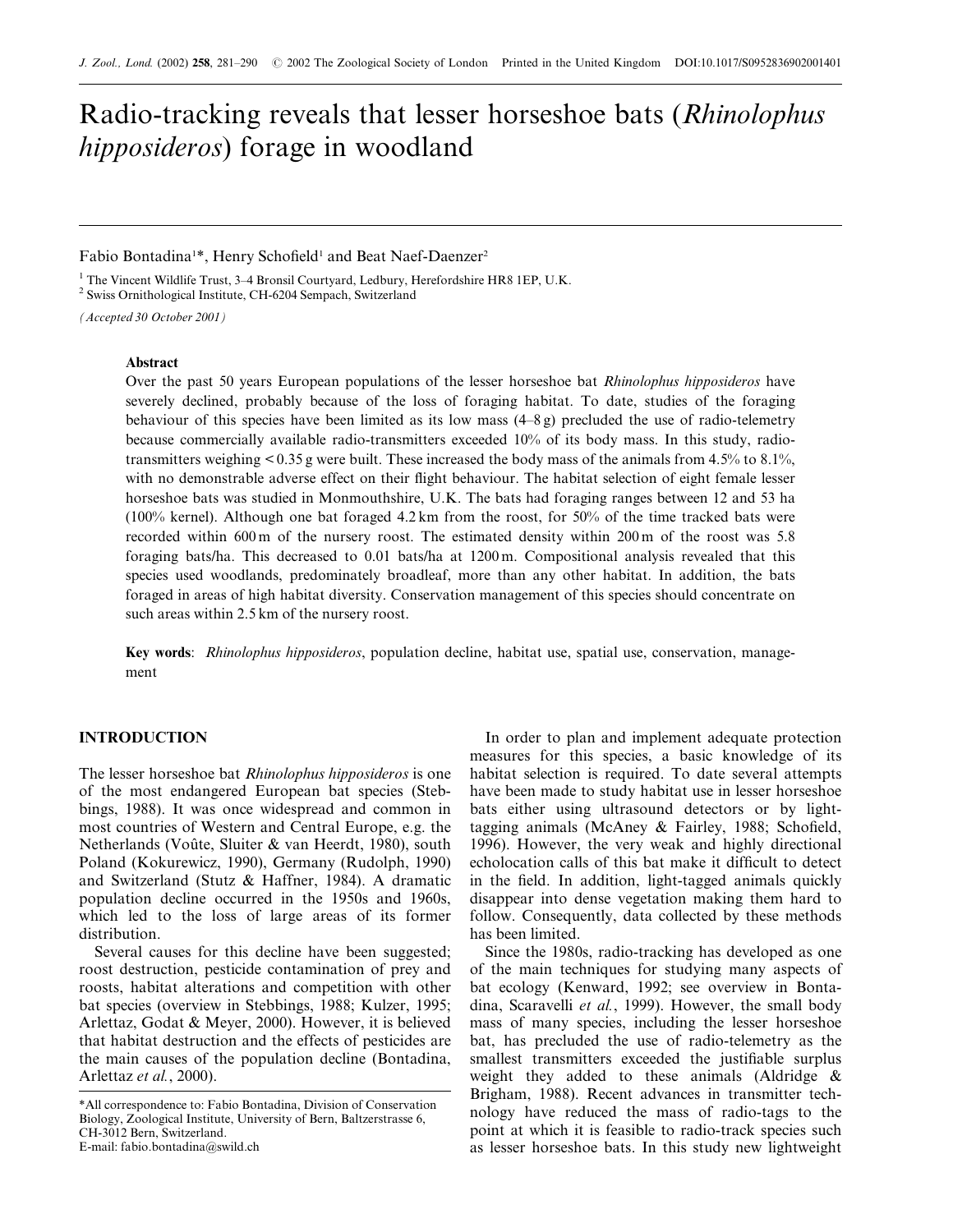transmitters were used to investigate the habitat use of this species in Wales.

The aims of our study were: (1) to investigate the performance of the new lightweight radio-tags; (2) to collect data on range and habitat use for the species for the first time by radio-tracking and to compare these results with those obtained by other methods; (3) to make proposals for the conservation of lesser horseshoe bats based on the results of the study.

## METHODS

## Study site, capture methods and selection of study animals

The study was conducted during July and August 1997, and May and June 1998 at a nursery colony of c. 300 animals roosting in the roof void of an old church in the Lower Wye Valley, South Wales, U.K. (51°48'N,  $2^{\circ}42'W$ ) (Warren, 1998). The roost is situated 600 m from the River Wye at an altitude of 160 m on a wooded side of the valley. Although some large intensively managed agricultural fields do exist, traditional pastoral farming methods predominate in this area. Copses at the edges of fields have been retained as well as many hedgerows and tree-lines enclosing fields of grazing pasture.

To minimize the disturbance to the colony, the bats were caught in mist nets along flight lines at points between 10 and 30 m from the church when they left the roost at dusk. After capture, bats were held in catch bags before biometric data was obtained. Mass was recorded to an accuracy of 0.1 g and forearm length to 0.1 mm. Animals were sexed and the reproductive condition of the females was assessed. Parous females were identified by the presence of large pelvic nipples (Gaisler, 1963) and palpably pregnant animals were recorded. Bats were assigned to 1 of 3 age classes: class 1, yearlings identified by their grey pelage (Gaisler, 1963); class 2, bats > 1 year but which showed no sign of extensive tooth wear; class 3, estimated as older animals from extensive tooth wear. Only females were used for the tracking study as sex differences in habitat selection would have been difficult to determine with a small sample size. The females were selected for tagging depending on their reproductive condition and size. Heavily pregnant females were avoided. Larger animals (in terms of their forearm length) were selected to reduce possible adverse effects of carrying the transmitter mass.

## Radio-transmitters and tracking methods

The bats were tagged with transmitters that were based on the design in Naef-Daenzer (1993), these ranged in mass from 0.332 to 0.440 g, including zinc-air batteries. In the second year, 4 bats were tagged with 0.4 g Titley LTM transmitters (Titley Electronics, New South Wales, Australia, www.titley.com.au). The transmitters were attached to the back of the bats between the scapulae, the fur was trimmed and the tag was glued close to the skin using surgical cement (SkinBond, Smith & Nephew United Inc., Largo, Florida, U.S.A.). The transmitter batteries had a minimum life of 8 and 11 days, respectively. Bats were tracked using TRX-1000 (Wildlife Materials Inc., Illinois, U.S.A., www.wildlifematerials.com) and modified YEASU FT-290 receivers (adapted by Karl Wagener, Telemetrie-Material, Köln, Germany) with hand-held H-aerials.

The locations of the tagged bats were recorded in 5-min intervals throughout the night by triangulating the signal direction. Two field workers co-ordinated their simultaneous bearings using trigger signals from Casio DB-31 watches, and they remained in contact with one another using hand-held FM-radios. If one person lost contact with the bat, the other either tried `homing-in on the animal' (White & Garrott, 1990), or simulated cross-triangulation by taking a bearing in one position and then moving  $50 \text{ m}$  in  $\lt 30 \text{ s}$  before taking the second bearing. This was only possible with any reasonable accuracy when the animal was foraging in a small area. Locations were assigned to 1 of 3 accuracy classes  $(50, 100 \text{ and } 250 \text{ m})$  depending on confidence in the estimated location. The highest accuracy class (50 m) could only be assigned when we were in close proximity to the bat. The accuracy of these classes was determined during a field test at night with a transmitter being moved around in a foraging area by a colleague. A test of the deviation of the estimated locations from exactly known locations (location error method; Zimmermann & Powell, 1995) gave a location error of  $\pm$  9.3° (sp) with the estimated locations bivariately normally distributed around the 'true' transmitter positions. The locations of the estimated accuracy classes of 50, 100 and  $250 \text{ m}$  had their centre not significantly different (*t*-test,  $P < 0.01$ ) from the 'true' centre, the standard deviations of the normally distributed location errors were 44, 85 and 162 m, respectively.

Time, location of observers, bearings on the bats, accuracy data and general observations were recorded in the field on a Dictaphone and later transcribed onto data sheets. The positions of the bats in the field were calculated from the bearings and their estimated location written into a geographical information system (GIS) MapInfo (MapInfo, New York, U.S.A., www. mapinfo.com).

#### Analysis of ranging behaviour and habitat use

The habitat in the area was divided into 11 categories: broadleaf woodland, mixed woodland, conifer woodland, tree-lines, hedgerows, bare areas (including roads), water, riparian vegetation, settlements, arable, pasture. These habitats were mapped into the GIS using 1:25 000 Ordnance Survey Maps and aerial photographs.

The foraging ranges of the tagged bats in Table 3 were determined by 2 methods: (1) using a minimum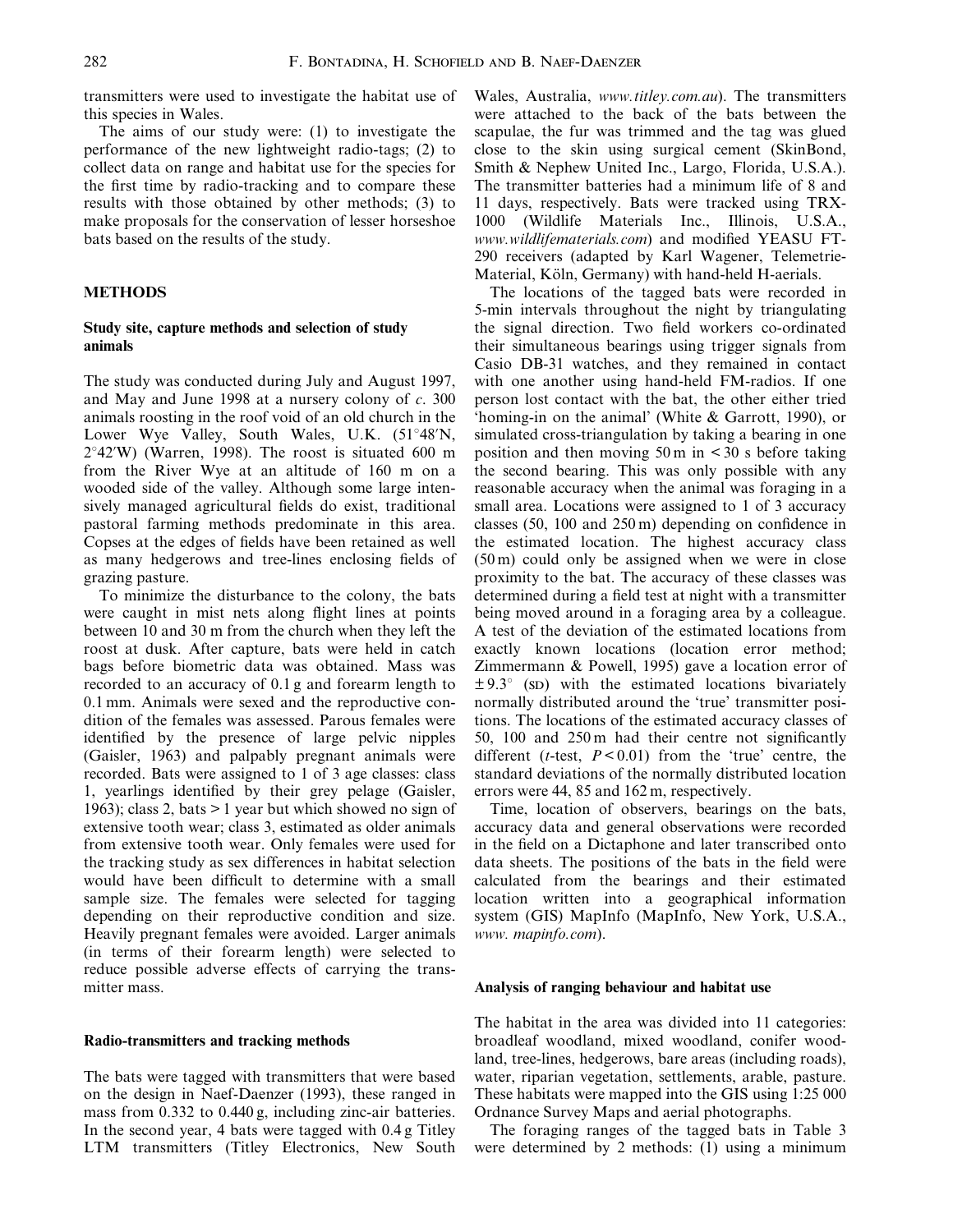| Date of<br>capture | Animal<br>code | Forearm<br>(mm) | Mass<br>(g) | Breeding<br>status | Pelvic<br>nipples | Age<br>class   |
|--------------------|----------------|-----------------|-------------|--------------------|-------------------|----------------|
| 15 Jul 97          | F5             | 39.2            | 6.2         | Post-lactating     | yes               | 2              |
| 16 Jul 97          | F4             | 39.2            | 6           | Post-lactating     | yes               | $\overline{2}$ |
| 24 Jul 97          | F7             | 38.8            | 6           | Post-lactating     | yes               | 2              |
| 24 Jul 97          | F9             | 38.6            | 6           | Post-lactating     | yes               | $\overline{c}$ |
| 28 Jul 97          | F8             | 37.3            | 7.4         | Post-lactating     | yes               | $\overline{c}$ |
| 12 Aug 97          | F <sub>6</sub> | 38.1            | 6           | Post-lactating     | yes               | 3              |
| 13 Aug 97          | F16            | 38.1            | 6.1         | Post-lactating     | yes               | $\overline{2}$ |
| 31 May 98          | F3             | 36.4            | 4.7         | Not pregnant       | no                |                |
| 31 May 98          | F15            | 39              | 5           | Not pregnant       | no                |                |
| 7 Jun 98           | F17            | 37              | 5.1         | Not pregnant       | no                |                |
| 7 Jun 98           | F2             | 37.7            | 4.8         | Not pregnant       | no                |                |
| 15 Jun 98          | F14            | 37.4            | 4.9         | Not pregnant       | no                |                |

Table 1. Morphological and reproductive measurements of the 12 radio-tagged Rhinolophus hipposideros bats. Age class 1 animals are yearlings (for detailed definition see Methods)

convex polygon (MCP) of all locations; (2) the 100% contour line of a kernel estimation (Harris et al., 1990). For better comparability, the smoothing factor  $h$  was set to 100 m (Naef-Daenzer, 1994). To determine the polygon, the tracking locations were buffered by circles with radii of 44, 85 or 162 m depending on the sp of their assigned accuracy class, and the MCP was calculated around these buffered locations for each tracked bat. The areas covered by these ranges and the distances at which individuals foraged from the roost were determined in the GIS. The relationship between the number of locations and foraging range was computed using the animal movement extension in ArcView (Hooge & Eichenlaub, 1997). The estimation of foraging density was calculated based on the utilization density of the radio-tracking locations and a colony size of 300 bats was assumed.

Habitat selection was investigated on 2 levels.

(1) On a broad scale, the selection of foraging ranges was compared to the available habitat. The available foraging area was taken as that falling inside the MCP around all tracking locations of all bats. The habitat within this available area was compared with the habitat within the MCPs of individual bats.

 $(2)$  On a fine scale, the habitat selected by individual bats within their foraging range was studied. This was done by comparing the core foraging areas used within the MCP of every bat with the habitat available within that individual MCP. Core foraging areas were defined by the  $50\%$  contour lines of the fixed kernel estimation (Worton, 1989) in the program GRID (Naef-Danzer, 1994) and on the GIS ArcView (Environmental Systems Research Institute Inc., California, USA, www.esri.com; Hooge & Eichenlaub, 1997). Least square cross-validation LSCV as recommended by Seaman et al. (1999) was not used because different smoothing factors for different animals make comparisons unfeasible. To take account of the different accuracies of the locations, the standard deviation of the accuracy class (44, 85, 162 m respectively) was used as the estimator  $h$  and the resulting densities adjusted according to n to achieve correct information from all accuracy classes (Bontadina & Naef-Daenzer, in press).

One problem in habitat selection analysis is that the area of a specific habitat class is inversely correlated with the area of the other classes (Otis & White, 1999). To avoid this constraint compositional analysis was used to investigate habitat selection (Aebischer & Robertson, 1992, Aebischer, Robertson and Kenward, 1993). This non-parametric technique uses the single animal instead of the locations as sample unit. Statistics were computed with an Excel macro (P. Smith, pers. comm., pgsmith@aber1.fsnet.co.uk, beta version of an unpublished program), which also carried out the randomization procedure recommended by Aebischer et al. (1993).

For the calculations of habitat diversity, the Levins Index (Krebs, 1989) was used, where

 $B = 1/\Sigma(p_i^2)$ .

This index ranges from 1 to  $n$ , where  $n$  is the number of habitat classes. In our study, 11 was the theoretical maximum. The indices of the bats were compared with the habitat diversity of 428 generated random locations and tested these with the Dixon Sign Mood Test (Sachs, 1992) according to Kenward (1992).

## General observations

Throughout the study, general observations of the bats behaviour were recorded both visually and with Pettersson D240 mini bat detector (Pettersson Elektronik AB, Uppsala, Sweden, http://www.batsound.com). Notes were also taken of any other buildings or structures used by the tagged bats.

#### RESULTS

Ninety lesser horseshoe bats were caught during the study, of which 24.4% were males. Twelve of the largest non-pregnant or post-partum females were selected and fitted with radio-transmitters. The non-pregnant animals were all young from the previous year (age class 1), the remaining tagged animals were age class 2;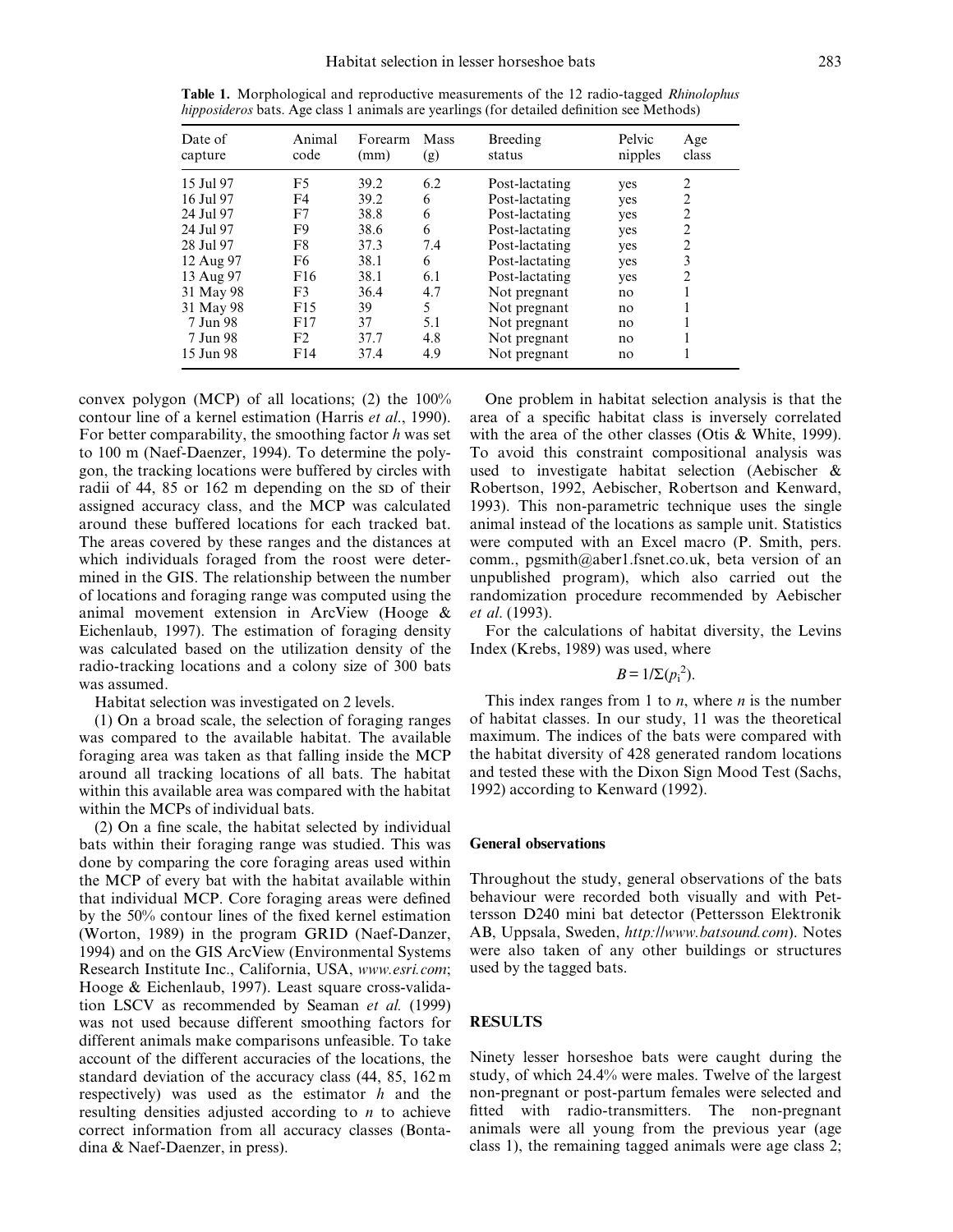

Fig. 1. Mass of the lesser horseshoe bats Rhinolophus hipposi*deros* in relation to forearm length. The body mass of  $n = 78$ untagged lesser horseshoe bats caught when emerging from the roost is given as error bars (mean  $\pm$  sp) for weight categories. The weight of the 12 radio-tagged bats (including transmitter and attachment cement) are marked with circles.

only one animal had excessive tooth wear and was classified as age class 3 (Table 1).

# The use of small transmitters for tracking lesser horseshoe bats

The transmitters increased the body mass of the animals by  $4.5-8.1\%$ . With one exception, this increase in mass was within 1 sp of the mass of all bats caught in the respective category of forearm length (Fig. 1). The weight of one post-lactating female, which was caught returning to the roost after 1 h of foraging was 35% higher than the mean mass in the relevant category of size. She was fitted with one of the smallest available transmitters (0.332 g).

After the attachment of the transmitters, most bats either immediately returned to the roost or hung in trees close to the release site and spent time trying to groom off the tags. This period lasted between 20 and 150 min, after which they left to forage. One tagged animal flew back to the roost and did not emerge again to forage that night.

A total of 309 locations was collected from eight bats during tracking sessions that lasted between 1 and 4 nights. Another four tagged bats either left the area or the transmitters failed before sufficient data could be collected. During the sessions, our mean contact time with the animals while they were foraging was  $47 \pm 22\%$ . The transmitters remained attached to the bats between 2 and 16 days and had a maximum range of 1150 m. This range dropped to  $\leq 100 \,\mathrm{m}$  in wet woodlands, when the animals flew in dense vegetation or when they flew close to the ground.

The bats showed multimodal phases of activity with two to four foraging bouts (mean 2.4 of 13 nights with

Table 2. Availability of habitats around the roost of Rhinolophus hipposideros. COR, habitat types marked with the same letter are significantly positive correlated with each other  $(P < 0.05$ , two-tailed)

| Habitat          | Availability<br>in % | COR       | Classes<br>regrouped to |
|------------------|----------------------|-----------|-------------------------|
| Pasture          | 59.0                 | A         | Pasture                 |
| Arable land      | 13.4                 | B         | Arable                  |
| <b>Broadleaf</b> |                      |           |                         |
| woodland         | 8.5                  |           | Woodland                |
| Settlement       | 4.9                  | $\subset$ | <b>Rest</b>             |
| Coniferous       |                      |           |                         |
| woodland         | 4.8                  |           | Woodland                |
| Bare areas       | 2.9                  | C         | <b>Rest</b>             |
| Tree-lines       | 1.7                  | B         | Arable                  |
| Hedgerows        | 1.6                  | A         | Pasture                 |
| Mixed woodlands  | 1.5                  |           | Woodland                |
| Riparian         |                      |           |                         |
| vegetation       | 1.0                  | D         | <b>Rest</b>             |
| Water            | 0.7                  | D         | Rest                    |

complete data). Analysis of the time at which location data were taken during three periods of the night  $(22:00-24:00, 24:00-02:00$  and  $02:00-04:00)$  showed no difference in our sampling efficiency over the night (Friedman-test,  $n=8$ , d.f. = 2,  $P=0.88$ , NS), therefore the location data was treated as representative samples of foraging activity during the night.

## Ranging behaviour and habitat selection

The colony range was predominantly grazing pasture  $(59\%)$  with woodlands  $(14.8\%)$  and arable fields making up 13.4% of the available habitat (Table 2). Although there were long lines of hedgerows and treelines in the study area, they both accounted for  $\lt 2\%$ . The following pair of habitats were significantly correlated  $(P < 0.05)$ : pasture and hedgerows, arable land and treelines, settlement and bare areas, riparian vegetation and water. This means that the resolution of the radio-tracking locations does not allow discrimination between, for example, hedgerows and pastures, which always were adjacent to each other. To reduce the number of variables for compositional analysis, correlated habitats were combined.

Range sizes determined by radio-tracking increase depending on the number of locations. At the beginning of a session this relationship is very steep and then approaches an asymptote when the maximal area is reached. Asymptotes for foraging range were achieved in four of the eight animals (three at 30 locations and one at 90). Therefore we calculated the absolute foraging range area for these four bats, for the others the calculated area is a minimum foraging range. The bats had foraging ranges between 1 and 368 ha using the MCP method, but the more precise 100% kernel method gave areas of  $12-53$  ha (Table 3). The three nonpregnant sexually immature animals tracked in May and June all had larger foraging areas than the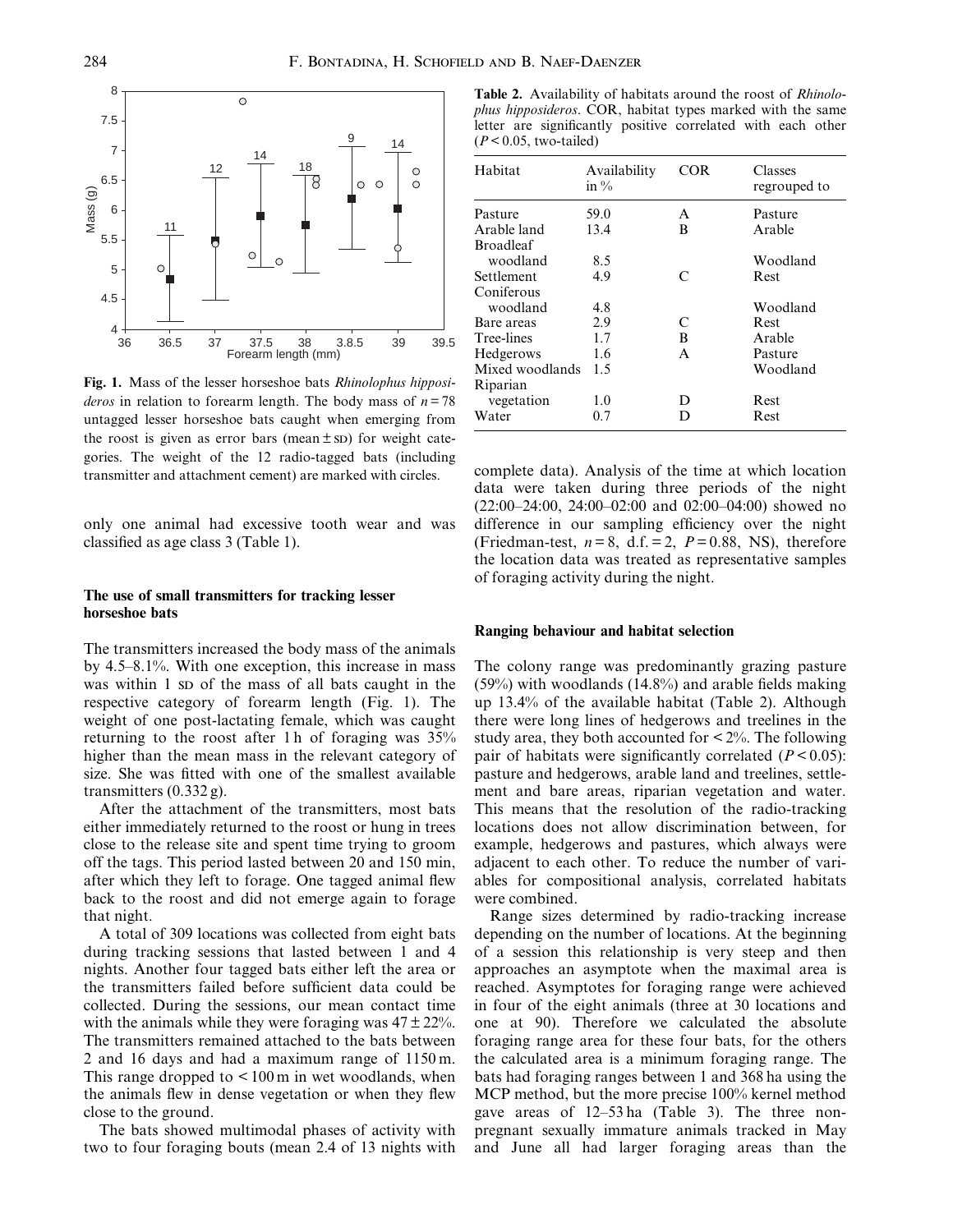Table 3. Radio-tracking data of eight successfully tracked *Rhinolophus hipposideros*. The size of foraging areas is given by minimum convex polygons (MCP) and by 100% contour lines of kernel estimation (kernel)

| Animal<br>code  | Breeding<br>status | Number of<br>locations | Foraging<br>area<br>(MCP, ha) | Foraging area Maximum<br>(kernel, ha) | distance to<br>$main$ roost $(m)$ |
|-----------------|--------------------|------------------------|-------------------------------|---------------------------------------|-----------------------------------|
| F <sub>3</sub>  | Not pregnant       | 8                      | $25.7^{\rm a}$                | $32.5^{\rm a}$                        | 994                               |
| F17             | Not pregnant       | 63                     | 368.4                         | 52.5                                  | 2488                              |
| F14             | Not pregnant       | 36                     | 229.5                         | 52.3                                  | 4177                              |
| F5              | Post-lactating     | 11                     | 1 <sup>a</sup>                | $12.8^{\rm a}$                        | 249                               |
| F4              | Post-lactating     | 9                      | 2.6 <sup>a</sup>              | 11.9 <sup>a</sup>                     | 282                               |
| F7              | Post-lactating     | 96                     | 20.4                          | 28.4                                  | 882                               |
| F8              | Post-lactating     | 30                     | 8 <sup>a</sup>                | $15.2^{\rm a}$                        | 560                               |
| F <sub>16</sub> | Post-lactating     | 56                     | 57.9                          | 32.2                                  | 273                               |

<sup>a</sup> Minimum used area, curve of area in relation to sample size reaches not an asymptote.



Fig. 2. Foraging ranges (MCP) of eight radio-tracked female Rhinolophus hipposideros bats caught near the nursery roost (white dot). The colony range is given as the MCP around all foraging ranges. Woodlands are marked in grey.

post-partum females tracked in July and August. The foraging ranges extended in all directions around the nursery roost (Fig. 2). Fifty per cent of the tracking locations were made within 600 m of the maternity roost. If a random sample of the studied bats is assumed, this indicates that bats from the colony foraged half of their time within this distance of the roost. The maximum distance a bat was recorded from the roost was 4.2 km. Within 200 m of the maternity roost, the estimated density of foraging lesser horseshoe bats was 5.8 bats/ha, decreasing to 1 bat/ha at 390 m

and 0.01 bat/ha at 1200 m (Fig. 3a). If the utilization pattern is compared to a uniform distribution, foraging areas up to 2.3 km from the roost are used more than expected (Fig. 3b).

Habitat selection was investigated in two steps. The first step shows which habitats the bats selected for foraging (see the individual foraging ranges in Fig. 2). Compositional analysis of the foraging ranges of the bats compared with the overall colony range revealed woodlands as significantly selected over all other habitat types ( $\chi^2$  = 10.86, d.f. = 3, randomized *P* < 0.05; Fig. 4a).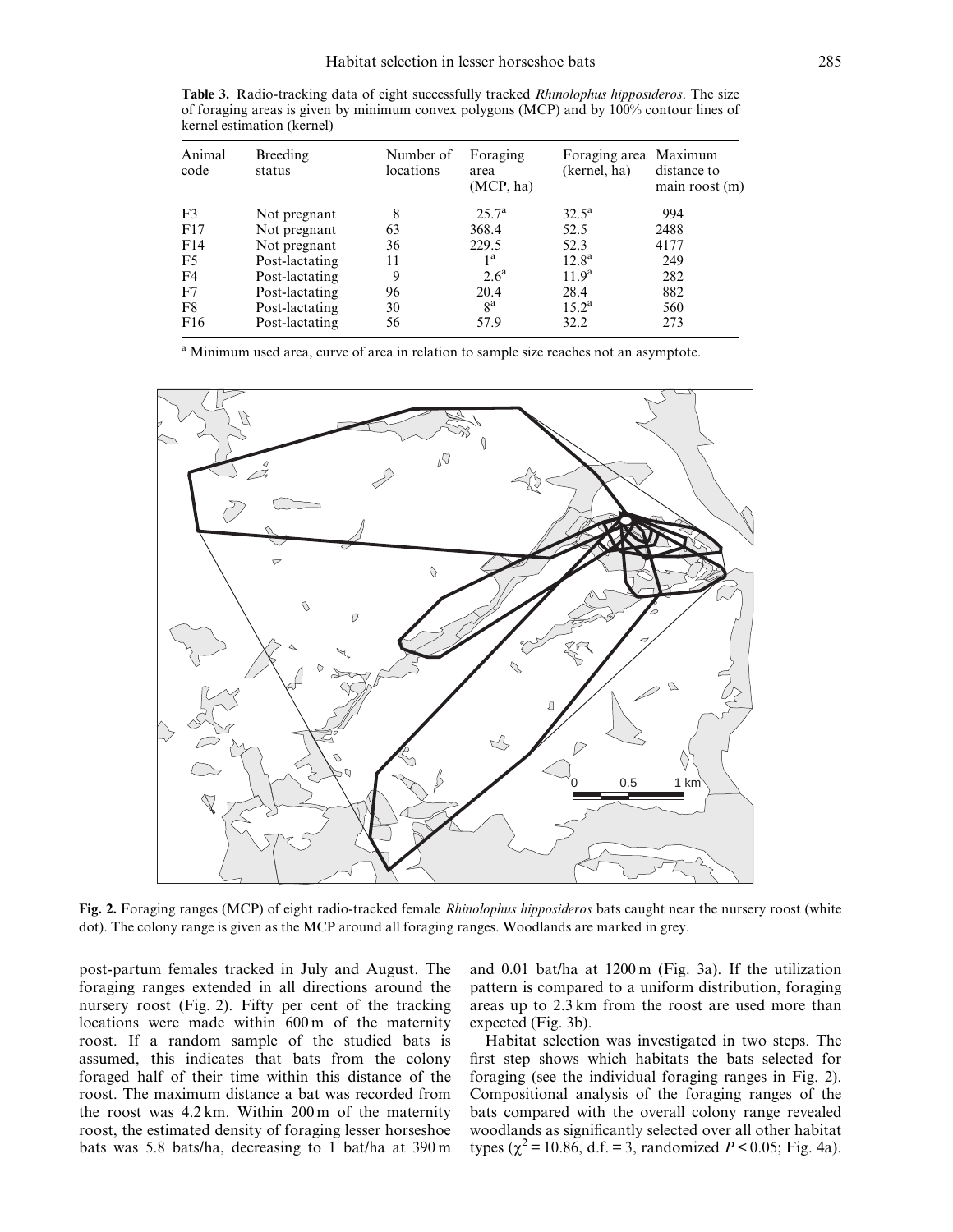

Fig. 3. (a) Variation in estimated logarithmic density of lesser horseshoe bats Rhinolophus hipposideros with distance from the roost. Dotted line, regression power function. (b) Deviation of the observed frequency of locations  $(n=309)$  when compared with a model of uniform spatial use.

Pasture and arable areas were the habitats least used by foraging bats.

In the second step, how bats selected their core foraging areas was investigated. The comparison of core foraging areas with individual foraging ranges again showed woodlands ranking in first place, being significantly selected over pasture and arable ( $\chi^2$  = 13.98, d.f. = 3, randomized  $P < 0.05$ ; Fig. 4b). The rest, composed of settlement, bare areas, riparian vegetation and water, was selected over pasture.

Woodland in the core foraging areas accounted for  $58.7 \pm 5.2\%$  (mean  $\pm$  se) of the habitat. In contrast, the amount of woodland in the foraging ranges was  $40.8 \pm 4.2\%$  and in the colony range it was only 14.8%. In the core foraging areas of all eight bats, broadleaf woodland predominated over other woodland types. One bat foraged in riparian vegetation 4.5 times more frequently than expected from the proportion of available habitat.

The habitat diversity was larger in the foraging areas (used) than in the colony range (available) of all eight bats  $(B = 2.39$  (median, interquartile range: 1.87–2.98) and  $B = 1.48$  (1.14–2.03, respectively, sign test,  $n = 8$ ,  $P < 0.01$ ).

# General observations

The tracked bats used three night roosts: one in a derelict ice-house, another in an outbuilding of a farm and the third in an old deserted building with a large attic space. This building was also used as an alternative day roost by one bat during the study.



Fig. 4. Habitat selection by Rhinolophus hipposideros: comparisons of habitat available vs habitat used (mean percentage area  $+$  se). Classes to the left of the symbol  $>$  are selected over those to the right. \*, significant differences ( $P < 0.01$ , compositional analysis) between those habitat classes connected by a line. (a) Selection of foraging ranges: comparison of the habitat available in the colony range (defined as the minimum convex polygon MCP of all animals; see Fig. 2) with the mean foraging ranges (MCP). (b) Selection of core foraging areas: comparison of the individual foraging ranges (available area, defined as MCP) with individual core foraging areas (defined as 50% kernel density contours).

Direct observations of the tracked bats were difficult. However, on two occasions it was possible to observe the foraging behaviour of tagged bats. One bat was observed foraging high in the canopy of a tree. Its behaviour suggested it was catching insects flying within foliage or gleaning them off the outer edge of the canopy leaves. It was not possible to detect the echolocation calls of this bat on a heterodyne detector. The other bat was observed repeatedly flying a beat along the side of woodland track just below the canopy.

## DISCUSSION

## Relevance of the new lightweight transmitters

To date the smallest bat species studied by radiotracking have had a mass between 8 and 15 g, e.g. Myotis bechsteinii (Schofield & Morris, 1999), Myotis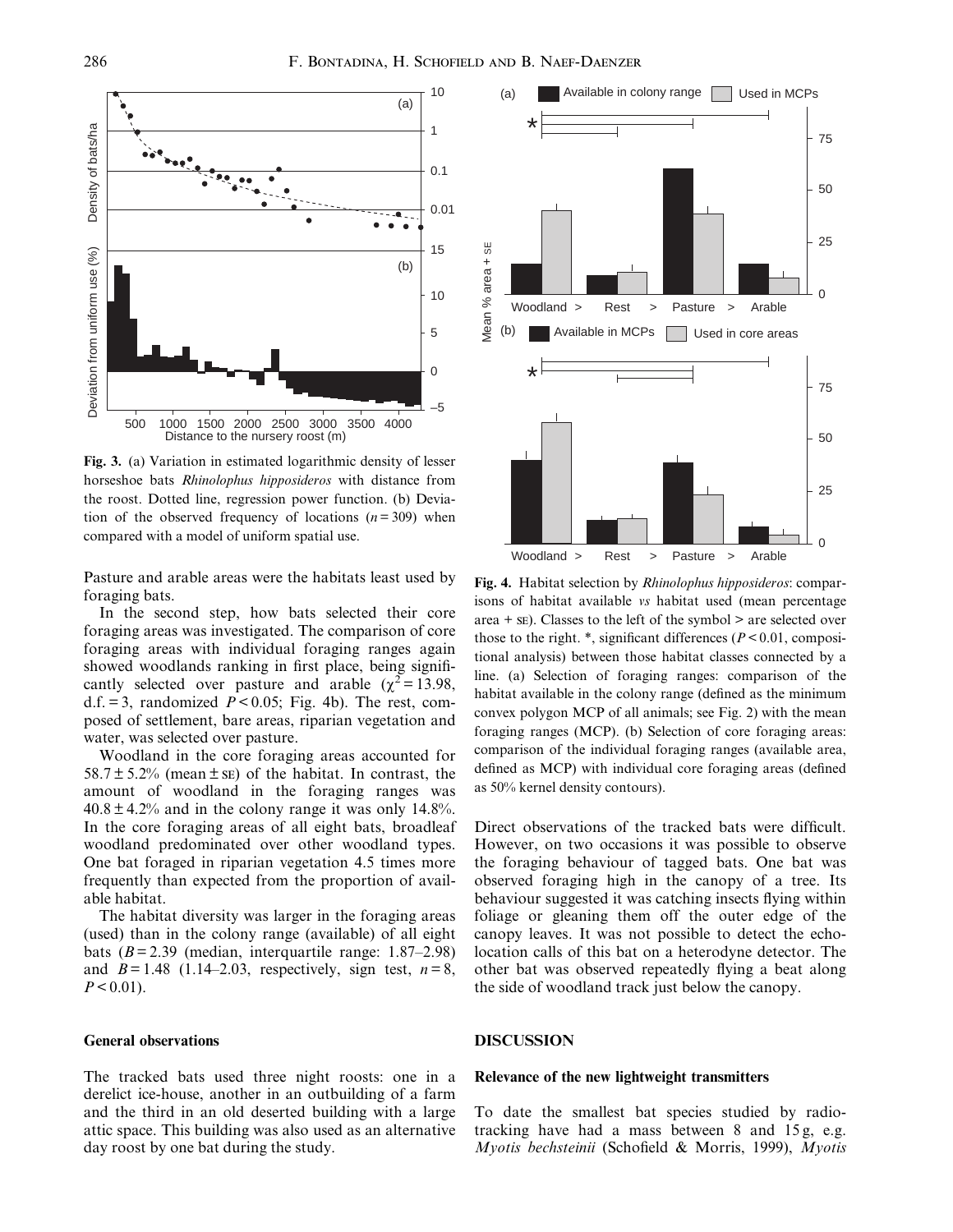emarginatus (Krull et al., 1991), Myotis naterreri (Smith, 1999), Eptesicus nilsonii (e.g. De Jong, 1994), Plecotus auritus. (e.g. Fuhrmann & Seitz, 1992) and Plecotus townsendii (Adam, Lacki & Barnes, 1994). Eight of the 31 European bat species weigh between 4 and 8 g (Schober & Grimmberger, 1987). This study has shown that their foraging and ranging ecology can now be investigated by radio-tracking.

The main drawback in using transmitters trimmed for minimum weight was their very short transmitting ranges, making it difficult to detect the bats in dense vegetation or when they were close to the ground. This may place limitations on their use in some species.

The additional weight of carrying radio-tags on flying animals has consequences for both their energetic costs and their manoeuvrability (Caccamise & Hedin, 1985; Hughes & Rayner, 1991). It is recommended that tags should add  $\leq 5\%$  of the mass of flying animals (Aldridge & Brigham, 1988). However, small bats can carry larger loads relative to their body mass than larger species (Norberg & Rayner, 1987). This is similar to the situation in birds where Caccamise & Hedin (1985) showed that for a 5% reduction in surplus power, a 10 g bird could carry a transmitter weighting  $> 25\%$  of its body mass, while a 100 g bird can carry only about 8% of its body mass. In addition, the mass-carrying capability may also be greater in species with a low wing loading, such as the lesser horseshoe bat (Norberg & Rayner, 1987).

The body weight of small flying animals changes following feeding and during pregnancy by much more than 5%: Hughes & Rayner (1993) found short-term differences of 17% in mean body mass of pipistrelles, and Kurta & Kunz (1987) report that the foetal mass of heavily pregnant bats represents 30–40% of their body mass. Female lesser horseshoe bats have been observed carrying young weighing up to 50% of their body mass (Kokurewicz, 1997).

Consequently, as the bats were not tagged when heavily pregnant, the tracking sessions should not have artificially altered their foraging behaviour. Moreover, if the surplus weight had reduced manoeuvrability, then the bats would be expected to forage less in cluttered vegetation (Aldridge, 1985–86). As our results indicate that the habitat class with the most cluttered vegetation was selected over all the others, any reduction in manoeuvrability did not mask this selection.

Carrying the weight of the tag could limit the bats foraging stamina and hence their food intake with consequences for their fitness. However, as the transmitters are only attached for a few days, this effect is probably fairly limited.

## Habitat selection in accordance with morphological predictions

Bats of the rhinolophid family are specialized having broad wings with narrow tips resulting in a generally slow but highly manoeuvrable flight (Neuweiler, 1989) and also having high and constant frequency echolocation calls with a high duty cycle. This enables them to detect fluttering insects amongst cluttered vegetation (Von der Emde & Menne, 1989) and is probably a prerequisite for selective foraging (Jones, 1990). Both of these specializations can be seen as an adaptation to foraging in highly cluttered environments (Schnitzler & Oswald, 1983). This is supported by our results on habitat use, which revealed that lesser horseshoe bats foraged mainly in woodland. The lesser horseshoe bat is the smallest member of the 69 rhinolophid species (Nowak, 1994). Its wings have the smallest aspect ratio within the family (Norberg & Rayner, 1987) and other morphological traits that enhance its wing camber (Stockwell, 2001). From a morphological point of view it should be the most capable of all the rhinolophids at foraging in cluttered vegetation. Schofield (1996) reported seeing lesser horseshoes flying in the canopy of trees. However, in this study only one animal was observed foraging within the foliage of the crown of a free-standing tree. Only two direct observations were made, even though observers were often very close to the tracked animals, and this reinforces the assumption that they often forage within vegetation and are therefore hidden from view.

The habitat choice of female bats is mainly determined by the selection of the nursery roost (second order selection in Johnson, 1980). Schofield (1996) analysed roost sites with respect to their surrounding landscape and found deciduous woodlands to be the main habitat class associate with lesser horseshoe roosts. Our results support these findings.

Earlier landscape studies indicated that broadleaf woodland may be the key foraging habitat of this species. This study of individual bats from one colony has quantitatively confirmed these indications. Moreover, correlative evidence was found that areas with high habitat diversity were the most favoured foraging grounds. It is not known whether areas of high habitat diversity are selected because of enriched food resources or an enlarged foraging space.

The habitat selection determined in this study only partly supports the predictions made from dietary analysis of this species. Beck, Stutz & Ziswiler (1989) found Diptera, Lepidoptera and Neuroptera in faecal pellets from Swiss populations of lesser horseshoe bats. They suggested this might indicate foraging in riparian vegetation or along well-structured hedgerows. In this study no overall selection for riparian vegetation was found. This discrepancy could be derived from different habitat selection in different geographical areas, as documented in the greater horseshoe bat Rhinolophus ferrumequinum. In Wales and England this bat species foraged mainly in ancient woodlands and along vegetative structures in pastures (Jones & Morton, 1992; Duvergé, 1996), whereas in Luxembourg, Switzerland and Italy it foraged along the riparian vegetation of rivers and streams (Pir, 1994; Bontadina, Hotz et al., 1997; Bontadina, Scaravelli et al., 1999).

Flight performance in bats is influenced by wing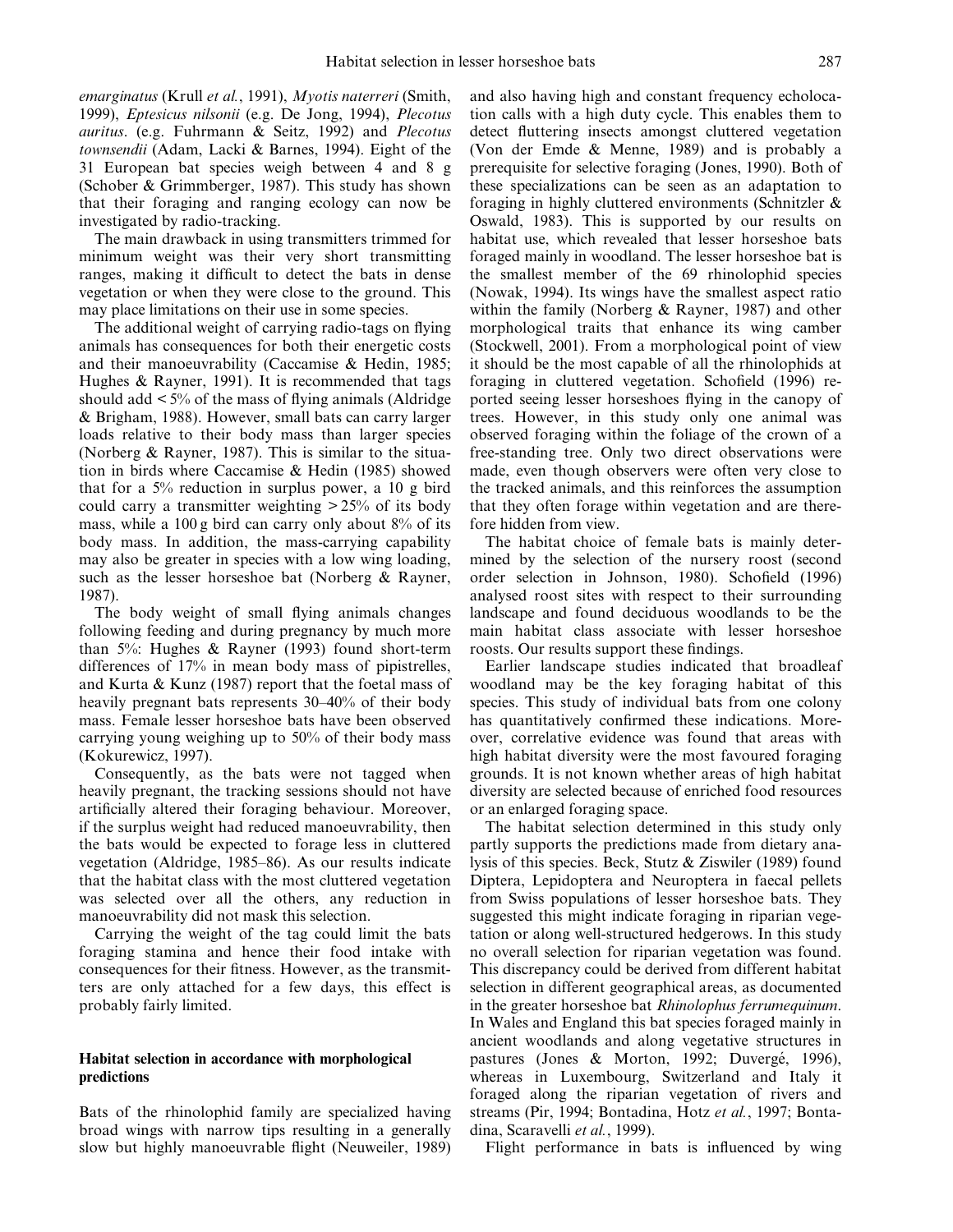morphology (Norberg & Rayner, 1987). Jones, Duvergé & Ransome (1995) used this to predict the foraging range of several species. In their model, the lesser horseshoe bat (aspect ratio 5.7; Norberg & Rayner, 1987) was predicted to have a foraging range of 1.3 km, which agrees closely with our results. However, the distances flown by the non-lactating females showed that these individuals could forage at a much greater distance.

If the results revealed by radio-tracking are compared with those of former studies, it becomes apparent that some types of data cannot be recorded using other methods. This is particularly true in determining the range use of bats where their low foraging density away from the nursery roost and the difficulty in detecting their echolocation calls in the field makes any ultrasound detection study unfeasible.

This study was based on one of the largest colonies of lesser horseshoe bats known in Western Europe (Ohlendorf, 1997). Our results revealed that the colony was foraging half of the time within a radius of 600 m around the nursery roost. If large colony size increases the foraging range of individuals (Jones et al., 1995), the average foraging distances in smaller colonies may be even smaller. Densities of up to 5.8 bats/ha foraging near to the nursery roost were estimated. In comparison, Rydell (1992) found about 1.8 bats/ha along illuminated streets where street lamps artificially attract moths and lead to insect densities hardly ever found in nature. The high densities of foraging bats around large nursery roosts must result in a high predation pressure on insects and strong competition between individual bats. Therefore the amount of woodland around maternity sites could determine colony size.

An understanding of the causes of the large-scale decline in this species is needed if the success of longterm conservation measures are to be realized. This study may help to explain this decline. If woodland is the key habitat of this species and if habitat destruction has caused its large-scale decline, a reduction in woodland cover in the same geographical areas and at the same time as the populations declined would be expected. However, the greatest loss of woodlands in Britain occurred in the 18th and 19th centuries (Rackham, 1980), long before the populations of this bat species collapsed after the 1960s (Stebbings, 1988). In the second half of the 20th century the amount of woodland has even increased in some areas (Smout, 1997). As the bats seem to exploit the habitat immediately surrounding their roost, there could be individual colonies of lesser horseshoe bats affected by small-scale reductions of woodland in their vicinity. However, it seems implausible that the large-scale reduction in population was caused by the destruction of woodland. An alternative hypothesis is that the quality of the habitat in woodlands has been reduced, resulting in a reduction in the availability of suitable prey and the decline in the bat population. To determine this would require further study of micro-habitat selection and prey availability within woodlands.

#### Recommendations for conservation

From this study the following recommendations can be made.

(1) Conservation measures for lesser horseshoe bats should be undertaken within 2.5 km of nursery roosts, with special consideration to the area within 600 m of the roost.

(2) The quantity of woodland and the diversity of habitats within these areas should be maintained and where possible enhanced, especially close to the roost.

(3) Further studies should be undertaken to determine whether the habitat selection found in this population of lesser horseshoe bats is consistent with populations in other regions of Europe. Further study is also needed both to derive more detailed information on the woodland microhabitats used by this species, and to investigate seasonal variation in habitat selection.

## Acknowledgements

We are grateful to Lindi Rich (Countryside Council for Wales) for access to aerial photographs of the area, and to Peter Smith and Shelagh Kerry who monitored the roost. We were helped in the field by Guido Reiter and Carol Williams. Peter Smith kindly provided us with his Visual-Basic program for the compositional analysis. Bernhard Denneler played an excellent artificial bat and along with the members of the `Swiss workgroup for the conservation of the horseshoe bats in Grisons' participated in the radio-tracking test. We also thank Raphael Arlettaz for fruitful discussions about the decline of lesser horseshoe bats and Sandra Gloor, Daniel Hegglin, Marcel Güntert, Danilo Russo and two anonymous referees for constructive critics on earlier drafts of the manuscript. This work was carried out under licence from The Countryside Council for Wales. Fabio Bontadina was provided with financial support from the Foundation Dr Joachim de Giacomi of the Swiss Academy of Sciences.

## REFERENCES

- Adam, M., Lacki, J. M. & Barnes, T. G. (1994). Foraging areas and habitat use of the Virginia big eared bat in Kentucky. J. Wildl. Manage. 58: 462-469.
- Aebischer, N. J. & Robertson, P. A. (1992). Practical aspects of compositional analysis as applied to pheasant habitat utilisation. In Wildlife telemetry. Remote monitoring and tracking of animals: 285-293. Priede, I. G. & Swift, S. M. (Eds). Chichester: Ellis Horwood.
- Aebischer, N. J., Robertson, P. A. & Kenward, R. E. (1993). Compositional analysis of habitat use from animal radiotracking data. Ecology 74: 1313-1325.
- Aldridge, H. D. J. N. (1985-86). Manoeuvrability and ecology in British bats. Myotis  $23-24: 157-160$ .
- Aldridge, H. D. J. N. & Brigham, R. M. (1988). Load carrying and maneuverability in an insectivorous bat: a test of the 5% 'rule' of radio-telemetry. J. Mammal. 69: 379-382.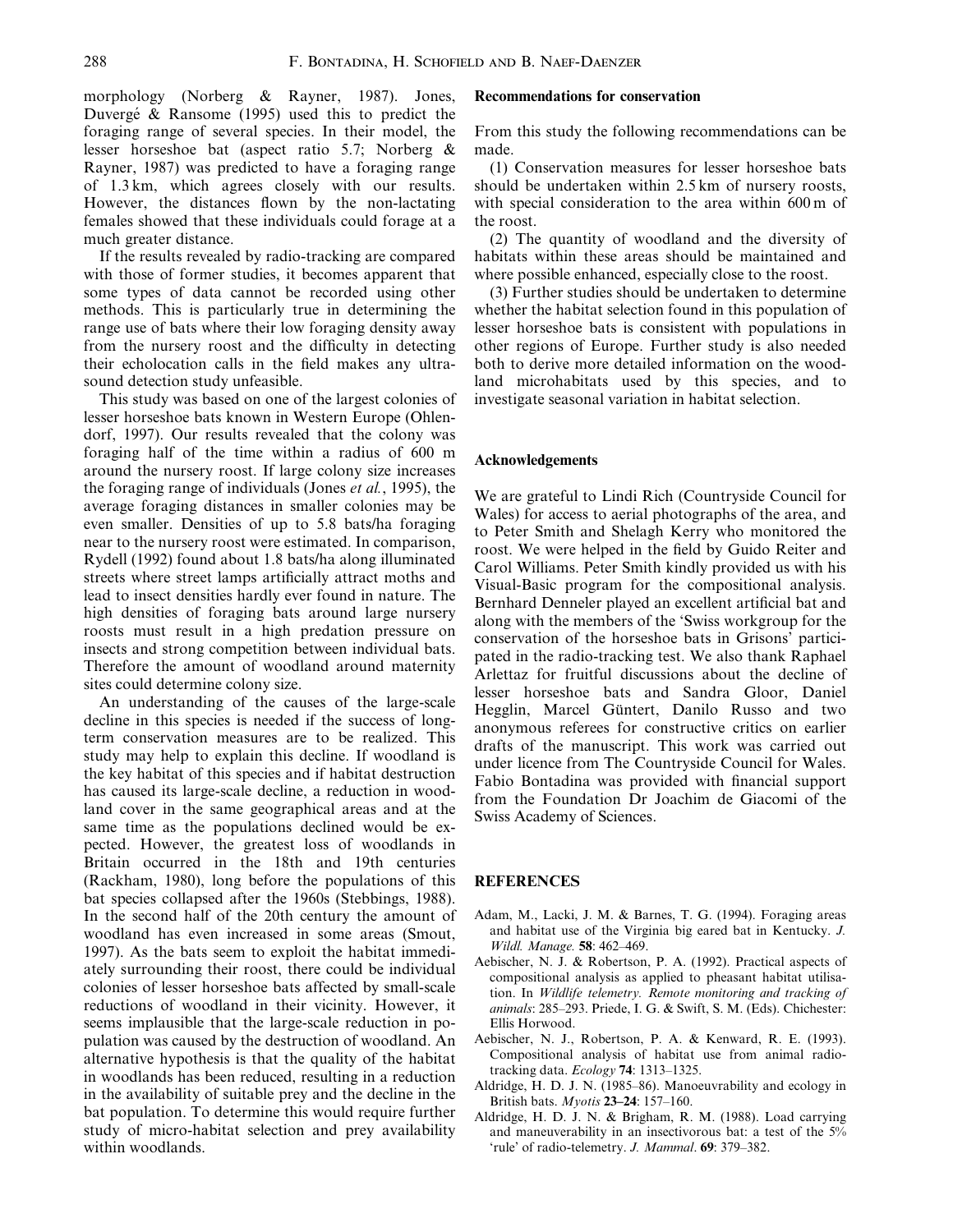- Arlettaz, R., Godat, S. & Meyer, H. (2000). Competition for food by expanding pipistrelle bat populations (Pipistrellus pipistrellus) might contribute to the decline of lesser horseshoe bats (Rhinolophus hipposideros). Biol. Conserv. 93: 55-60.
- Beck, A., Stutz, H.-P. B. & Ziswiler, V. (1989). Das Beutespektrum der Kleinen Hufeisennase Rhinolophus hipposideros (Bechstein, 1800) (Mammalia, Chiroptera). Rev. Suisse Zool. 96: 643-650.
- Bontadina, F., Arlettaz, R., Fankhauser, T., Lutz, M., Mühlethaler, E., Theiler, A. & Zingg, P. (2000). The lesser horseshoe bat Rhinolophus hipposideros in Switzerland: present status and research recommendations. Le Rhinolophe 14: 69-83.
- Bontadina, F., Hotz, T., Gloor, S., Beck, A., Lutz, M. & Mühlethaler, E. (1997). Schutz von Jagdgebieten von Rhinolophus ferrumequinum. Umsetzung der Ergebnisse einer Telemetrie-Studie in einem Alpental der Schweiz. In Zur Situation der Hufeisennasen in Europa: 33-39. Ohlendorf, B. (Ed.). Berlin: IFA.
- Bontadina, F. & Naef-Daenzer, B. (In press). Analysing spatial data of different accuracy: the case of greater horseshoe bats foraging. In Proceedings of the 3rd Conference on Wildlife Telemetry. Strassbourg, 1996. Online: http://www.rhinolophus. net/wildtele.pdf
- Bontadina, F., Scaravelli, D., Gloor, S., Hotz, T. & Beck, A. (1999). Radio-tracking bats: a short review with examples of a study in Italy. In Atti 1° Convegno Italiano sui Chirotteri, Castell' Azzara: 163-173. Dondini, G., Papalini, O. & Vergari, S. (Eds). Castell' Azzara (Grosseto).
- Caccamise, D. F. & Hedin, R. S. (1985). An aerodynamic basis for selecting transmitter loads in birds. Wilson Bull. 97: 306±318.
- De Jong, J. (1994). Habitat use, home-range and activity pattern of the northern bat, Eptesicus nilsoni, in a hemiboreal coniferous forest. Mammalia 58: 535-548.
- Duvergé, P.L. (1996). Foraging activity, habitat use, development of juveniles, and diet of the greater horseshoe bat (Rhinolophus ferrumequinum Schreber 1774) in south-west England. PhD thesis, University of Bristol, U.K.
- Fuhrmann, M. & Seitz, A. (1992). Nocturnal activity of the brown long-eared bat (Plecotus auritus L., 1758): data from radiotracking in the Lenneberg forest near Mainz (Germany). In Wildlife telemetry. Remote monitoring and tracking of animals: 538-548. Priede, I. G. & Swift, S. M. (Eds). Chichester: Ellis Horwood.
- Gaisler, J. (1963). The ecology of lesser horseshoe bat (Rhinolophus hipposideros hipposideros Bechstein, 1800) in Czechoslovakia, part I. Vestn. Cesk. Spol. Zool. 27: 211-233.
- Harris, S., Cresswell, W. J., Forde, P. G., Trewhella, W. J., Woollard, T. & Wray, S. (1990). Home-range analysis using radio-tracking data: a review of problems and techniques particularly as applied to the study of mammals. Mammal. Rev.  $20: 97-123.$
- Hooge, P. N. & Eichenlaub, B. (1997). Animal movement extension to ArcView. ver. 1.1. Anchorage, AK: Alaska Biological Science Center, U.S. Geological Survey.
- Hughes, P. M. & Rayner, J. M. V. (1993). The flight of pipistrelle bats Pipistrellus pipistrellus during pregnancy and lactation. J. Zool. (Lond.) 230: 541-555.
- Johnson, D. H. (1980). The comparison of usage and availability measurements for evaluating resource preference. Ecology 61:  $65 - 71.$
- Jones, G. (1990). Prey selection by the greater horseshoe bat (Rhinolophus ferrumequinum): optimal foraging by echolocation? J. Anim. Ecol. 59: 587-602.
- Jones, G., Duvergé, P. L. & Ransome, R. D. (1995). Conservation biology of an endangered species: field studies of greater horseshoe bats. In Ecology, evolution and behaviour of bats. Racey, P.A. & Swift, S. M. (Eds). Symp. zool. Soc. Lond. No. 67: 309±324.
- Jones, G. & Morton, M. (1992). Radio-tracking studies on habitat use by greater horseshoe bats (Rhinolophus ferrumequinum). In Wildlife telemetry. Remote monitoring and tracking of animals: 521-537. Priede, I. G. & Swift, S. M. (Eds). Chichester: Ellis Horwood.
- Kenward, R. E. (1992). Quantity versus quality: programmed collection and analysis of radio-tracking data. In Wildlife telemetry. Remote monitoring and tracking of animals: 231-245. Priede, I. G. & Swift, S. M. (Eds). Chichester: Ellis Horwood.
- Kokurewicz, T. (1990). The decrease in abundance of the lesser horseshoe bat Rhinolophus hipposideros Bechstein, 1800 (Chiroptera: Rhinolophidae) in winter quarters in Poland. Myotis 28: 109-118.
- Kokurewicz, T. (1997). Some aspects of the reproduction behaviour of the lesser horseshoe bat (Rhinolophus hipposideros) and their consequences for protection. In Zur Situation der Hufeisennasen in Europa: 77-82. Ohlendorf, B. (Ed.). Berlin: IFA.
- Krebs, C. J. (1989). Ecological methodology. New York: Harper-Collins.
- Krull, D., Schumm, A., Metzner, W. & Neuweiler, G. (1991). Foraging areas and foraging behaviour in the notch-eared bat, Myotis emarginatus (Vespertilionidae). Behav. Ecol. Sociobiol.  $28: 247 - 253.$
- Kulzer, E. (1995). Uber den Rückgang der Kleinen Hufeisennase Rhinolophus hipposideros (Bechstein, 1800) aus Baden-Württemberg. Laichinger Höhlenfreund 30: 3-24.
- Kurta, A. & Kunz, T. H. (1987). Size of bats at birth and maternal investment during pregnancy. Symp. zool. Soc. Lond. No. 57: 79±106.
- McAney, C. M. & Fairley, J. S. (1988). Habitat preference and overnight and seasonal variation in the foraging activity of lesser horseshoe bats. Acta Theriol. 33: 393-402.
- Naef-Daenzer, B. (1993). A new transmitter for small animals and enhanced methods of home-range analysis. J. Wildl. Manage. 57: 680-689.
- Naef-Daenzer, B. (1994). Grid-calculations for home range and spatial data analysis. Sempach: Swiss Ornithological Institute.
- Neuweiler, G. (1989). Foraging ecology and audition in echolocating bats. Trends Ecol. Evol. 4: 160-166.
- Norberg, U. M. & Rayner, J. M. V. (1987). Ecological morphology and flight in bats (Mammalia; Chiroptera): wing adaptations, flight performance, foraging strategy and echolocation. Philos. Trans. R. Soc. Lond. B Biol. Sci. 316: 335-427.
- Nowak, R. M. (1994). Walker's bats of the World. Baltimore: Hopkins University Press.
- Ohlendorf, B. (1997). Verbreitungsgebiet der Kleinen Hufeisennase (Rhinolophus hipposideros) in Europa. In Zur Situation der Hufeisennasen in Europa: 10-11. Ohlendorf, B. (Ed.). Berlin: IFA.
- Otis, D. L. & White, G. C. (1999). Autocorrelation of location estimates and the analysis of radiotracking data. J. Wildl. Manage. **63**: 1039-1044.
- Pir, J. (1994). Etho-ökologische Untersuchung einer Wochenstubenkolonie der Grossen Hufeisennase (Rhinolophus ferrumequinum, Schreber 1774) in Luxemburg. Unpubl. MSc thesis, University of Giessen, Germany.
- Rackham, O. (1980). Ancient woodland, its history, vegetation and uses in England. London: Edward Arnold.
- Rudolph, B.-U. (1990). Frühere Bestandesdichte und heutige Bestandessituation der Kleinen Hufeisennase Rhinolophus hipposideros in Nordbayern. Myotis 28: 101-108.
- Rydell, J. (1992). Exploitation of insects around streetlamps by bats in Sweden. Funct. Ecol. 6: 744-750.
- Sachs, L. (1992). Angewandte Statistik. Berlin: Springer-Verlag.
- Schnitzler, H. U. & Oswald, J. (1983). Adaptations for the detection of fluttering insects by echolocation in horseshoe bats. In Advances in vertebrate neuroethology: 801–827. Ewart, J. P., Capronica, R. R. & Ingle, D. J. (Eds). New York: Plenum Press.